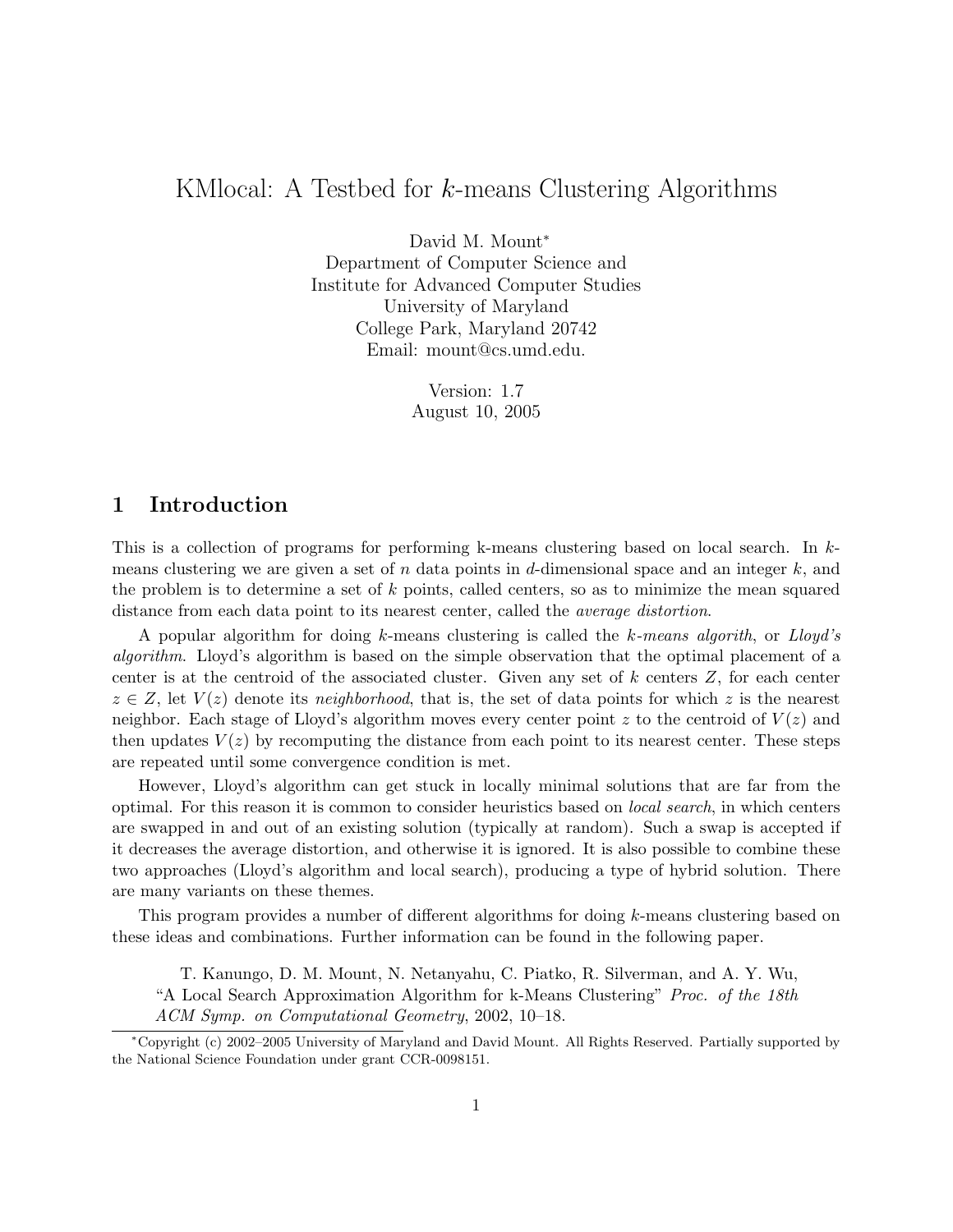It is also available from

http://www.cs.umd.edu/˜mount/pubs.html

## **2 Compilation**

Let us assume that you are in the kmlocal root directory, from which the subdirectories src, bin, and test branch off. To start, you can compile the kmltest program by entering (from the root directory) "make". This is set up for the  $g++$  compiler, version 2.7.2 or higher on Solaris. It will probably generate a number of error messages if you try it from another compiler or platform. The executable binary will be left in the file bin/kmltest.

## **3 Overview of the Algorithms**

There are three different procedures for performing k-means, which have been implemented here. The main issue is how the neighbors are computed for each center.

**Lloyd's:** Repeatedly applies Lloyd's algorithm with randomly sampled starting points.

- **Swap:** A local search heuristic, which works by performing swaps between existing centers and a set of candidate centers.
- **Hybrid:** A more complex hybrid of Lloyd's and Swap, which performs some number of swaps followed by some number of iterations of Lloyd's algorithm. To avoid getting trapped in local minima, an approach similar to simulated annealing is included as well.
- **EZ Hybrid:** A simple hybrid algorithm, which does one swap followed by some number of iterations of Lloyd's.

All the algorithms are based around a generic local search structure. The generic algorithm begins by generating an initial solution curr and saving it in best. These objects are local to the KMlocal structure. The value of curr reflects the current solution and best reflects the best solution seen so far. The generic algorithm consists of some number of basic iterations, called stages. Each stage involves the execution of one step of either the swap heuristic or Lloyd's algorithm. Each of the algorithms differ in how they apply these stages.

Stages are grouped into runs. Intuitively, a run involves a (small) number of stages in search of a better solution. A run might end, say, because a better solution was found or a fixed number of stages have been performed without any improvement. After a run is finished, we check to see whether we want to accept the solution. Presumably this happens if the cost is lower, but it may happen even if the cost is inferior in other circumstances (e.g., as part of a simulated annealing approach). Accepting a solution means copying the current solution to the saved solution. In some cases, the acceptance may involve reseting the current solution to a random solution.

There are some concepts that are important to run/phase transitions. One is the maximum number of stages. Most algorithms provide some sort of parameter that limits the number of stages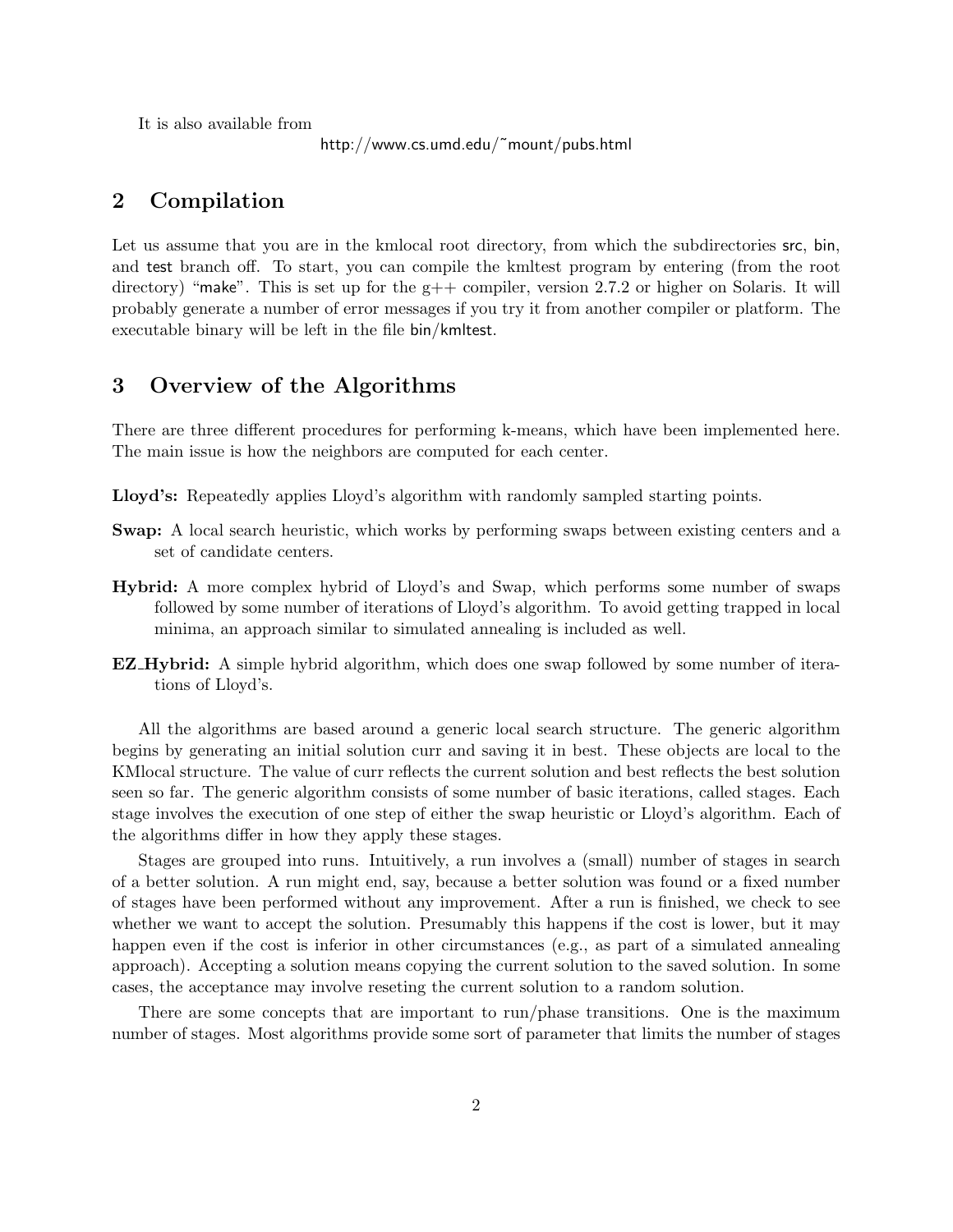that the algorithm can spend in a particular run (before giving up). The second is the relative distortion loss, or *RDL*. (See also KMterm.h.) The RDL is defined:

$$
RDL = \frac{initDistortion - currDistortion}{initDistortion}.
$$

Note that a positive value indicates that the distortion has decreased. The definition of "initDistortion" depends on the algorithm. It may be the distortion of the previous stage (RDL = consecutive RDL), or it may be the distortion at the beginning of the run  $(RDL = accumulated RDL)$ .

#### **3.1 Lloyds**

This is Lloyd's algorithm with random restarts The algorithm is broken into phases, and each phase is broken into runs. Each phase starts by sampling center points at random. Each run is provided two parameters, a maximum number of runs per stage (max run stage) and a minimum accumulated relative distortion loss (min accum rdl). If the accumulated RDL for the run exceeds this value, then the run ends in success. If the number of stages is exceeded before this happens, the run ends in failure. The phase ends with the first failed run.

## **3.2 Swap**

This algorithm iteratively changes centers by performing swaps. Each run consists of a given number (max swaps) executions of the swap heuristic.

## **3.3 EZ Hybrid**

This implements a simple hybrid algorithm (compared to the full hybrid). The algorithm performs only one swap, followed by some number of iterations of Lloyd's algorithm. Lloyd's algorithm is repeated until the consecutive RDL falls below a given threshold.

A stage constitutes one invocation of the Swap or Lloyd's algorithm. A run consists of a single swap followed by a consecutive sequence of Lloyd's steps. A graphical representation of one run is presented below. The decision to make another pass through Lloyd's is based on whether the relative improvement since the last stage (consecutive relative distortion loss) is above a certain fixed threshold (min consec rdl).

#### **3.4 Hybrid**

This implements a more complex hybrid algorithm, which combines both of swapping and Lloyd's algorithm with a variant of simulated annealing. The algorithm's execution is broken into the following different processes: one swap, a consecutive sequence of Lloyd's steps, and an acceptance test. If we pass the acceptance test, we take the resulting solution, and otherwise we restore the old solution.

The decision to perform another Lloyd's step or go on to acceptance is based on whether the relative improvement since the last stage (consecutive relative distortion loss) is above a certain fixed threshold (min consec rdl). If the resulting solution is better than the saved solution, then we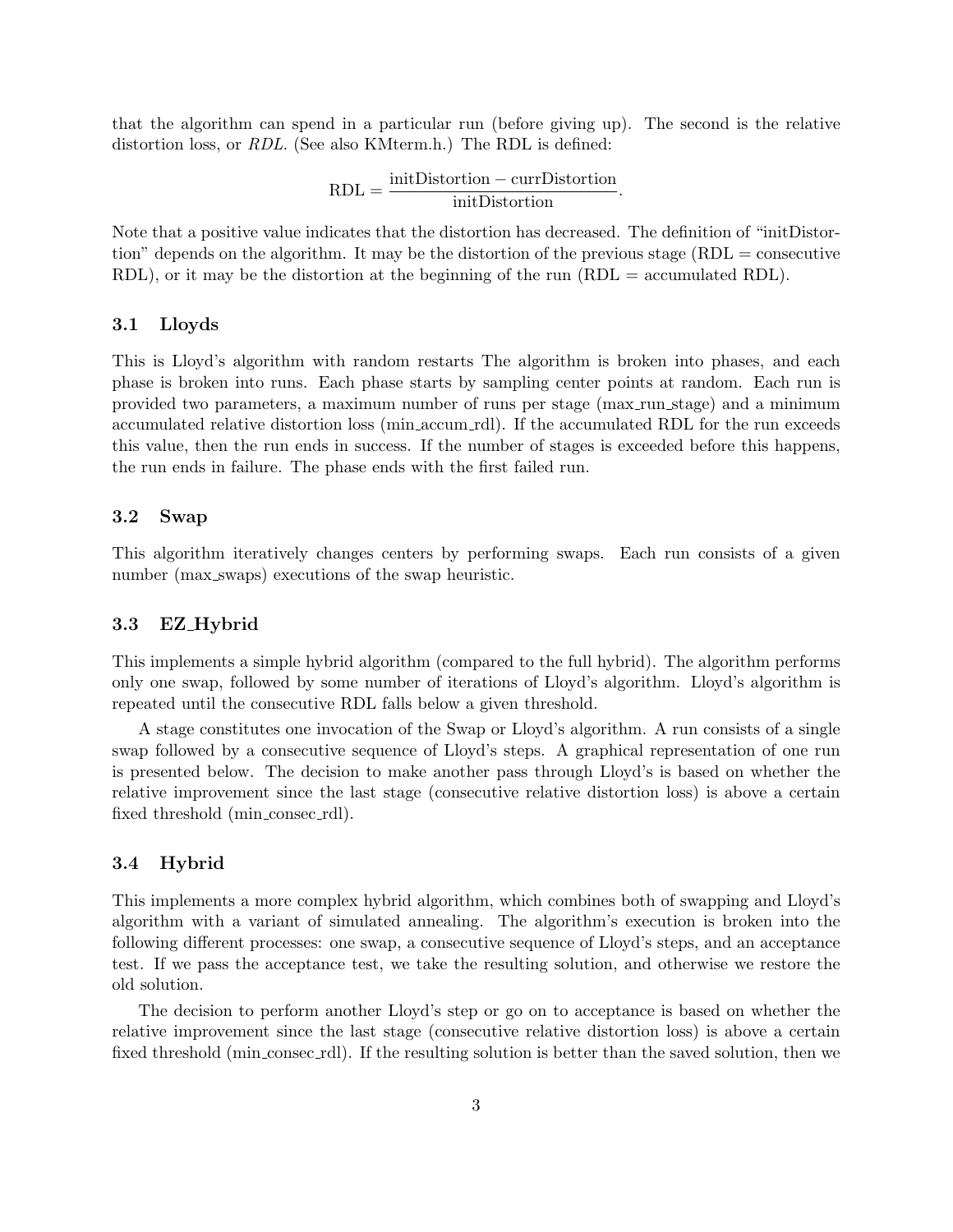accept it. Otherwise, we use the simulated annealing decision choice (described below) to decide whether to accept it. The choice to accept a poorer solution occurs with probability

$$
\exp\left(\frac{\text{RDL}}{T}\right),\,
$$

where RDL is the relative distortion loss (relative to the saved solution), and T is the current temperature. Note that if  $RDL > 0$  (improvement) then this quantity is  $> 1$ , and so we always accept. The temperature value  $T$  is a decreasing function of the number of the number of stages. It starts at some initial value  $T_0$  and decreases slowly over time. Rather than using the standard (slow) Boltzman annealing schedule, we use the following fast annealing schedule, every L stages we set  $T = T_F \cdot T$ , where:

- L (temp\_run\_length): is an integer parameter set by the user. (Presumably it depends on the number of centers and the dimension of the space.)
- $T_F$  (temp\_reduc\_factor): is a real number of the form  $1-x$ , for some small x.

The initial temperature  $T_0$  is a tricky parameter to set. The user supplies a parameter  $p_0$ (init prob accept), the initial probability of accepting a random swap. However, the probability of acceting a swap depends on the given RDL value. To estimate this, for the first L runs we use  $p_0$ as the probability. Over these runs we compute the average rdl value. Once the first  $L$  runs have completed, we set  $T_0$  so that:

$$
\exp\left(-\frac{\text{avgRDL}}{T_0}\right) = p_0.
$$

or equivalently

$$
T_0 = -\frac{\text{avgRDL}}{\ln p_0}.
$$

## **4 The Kmltest Driver Program**

Kmltest is a driver for testing and evaluating various algorithms for the k-means problem, for point clustering in multi-dimensional spaces. It allows the user to generate or input data sets, to specify the number of centers and generate or input their initial positions, and then to run one of a number of k-means procedures. The test program is run as follows:

#### $k$ mltest  $\lt$  test\_input  $>$  test\_output

where the test-input file contains a list of directives as described below. Directives consist of a directive name, followed by list of arguments (depending on the directive). Arguments and directives are separated by white space (blank, tab, and newline). String arguments are not quoted, and consist of a string of nonwhite characters. A character " $\#$ " denotes a comment. The following characters up to the end of line are ignored. Comments may only be inserted between directives (not within the argument list of a directive).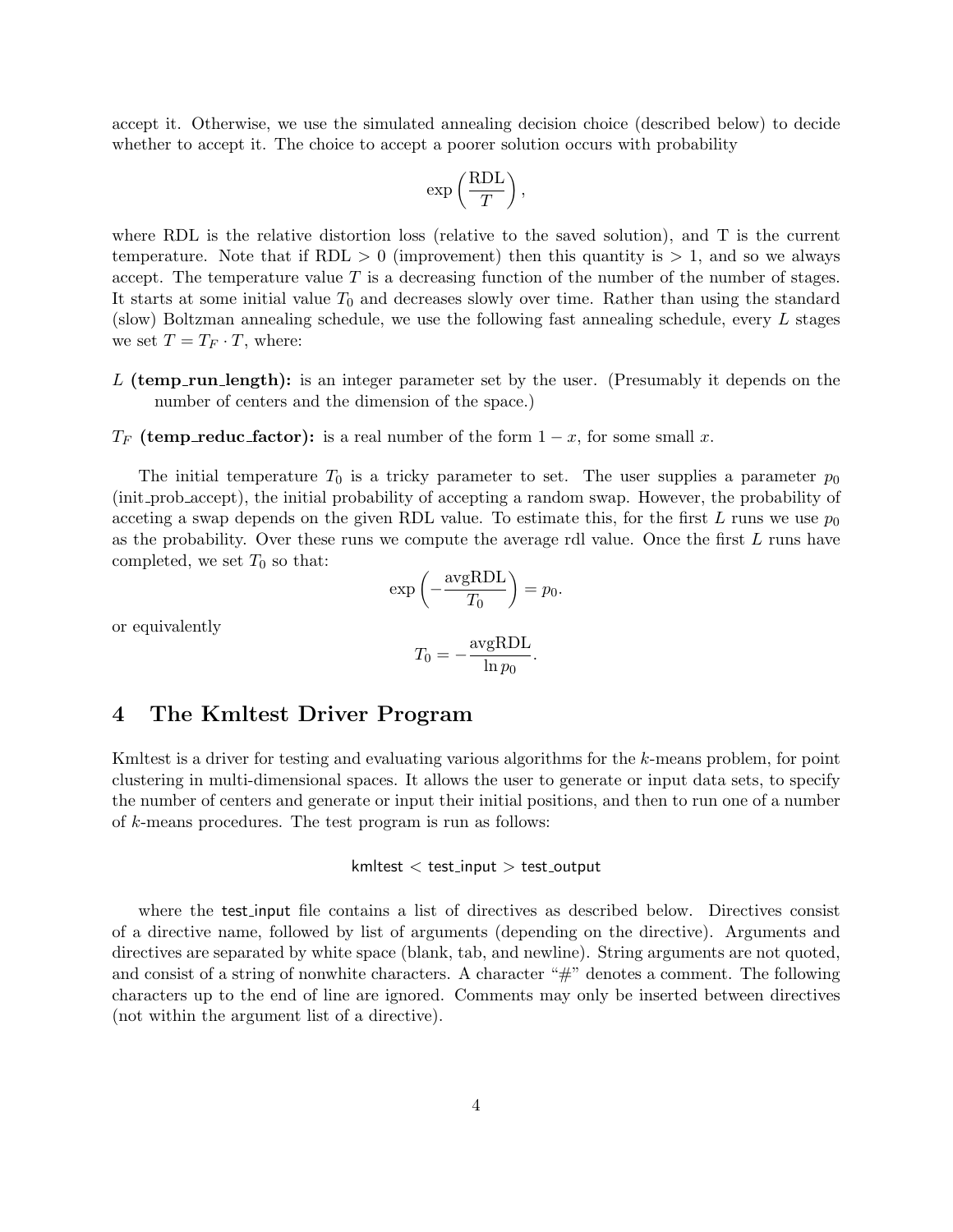## **4.1 Basic operations**

The test program can perform the following operations. How these operations are performed depends on the options which are described later.

## **4.1.1 Data Generation**

#### **read\_data\_pts**  $\langle$ **file** $\rangle$

Create a set of data points whose coordinates are input from file  $\langle$  file). Prior to this, data size must be set. At most data size points will be read from the file. The actual number of points in the file may be less.

#### **gen data pts**

Create a set of data points whose coordinates are generated from the current point distribution.

## **4.2 Running k-means**

#### *run\_kmeans*  $\langle$  method $\rangle$

Apply k-means clustering to the current point set and clusters. The string specifies the desired version of k-means. These include:

**lloyd** – runs Lloyd's algorithm using the filtering algorithm.

**swap** – runs the swap heuristic.

**hybrid** – runs Lloyd's algorithm and the swap heuristic in alternating steps.

**EZ-hybrid** – a simpler version of hybrid. One swap followed by some number of Lloyd's.

See Section 3 for further details.

## **4.3 Miscellaneous**

Note that in these commands, the string arguments may have no embedded blanks.

#### title  $\langle$ string $\rangle$

A title printed to the output file.

## **print**  $\langle$ **string** $\rangle$

Outputs a string to console (cerr).

### **get distortion**

Computes and prints distortion (the sum of squared distances for the current centers). Note that the  $k$ -means algorithms compute and print the distortion for all stages but stage  $0$ , if the stats level is set to "stage."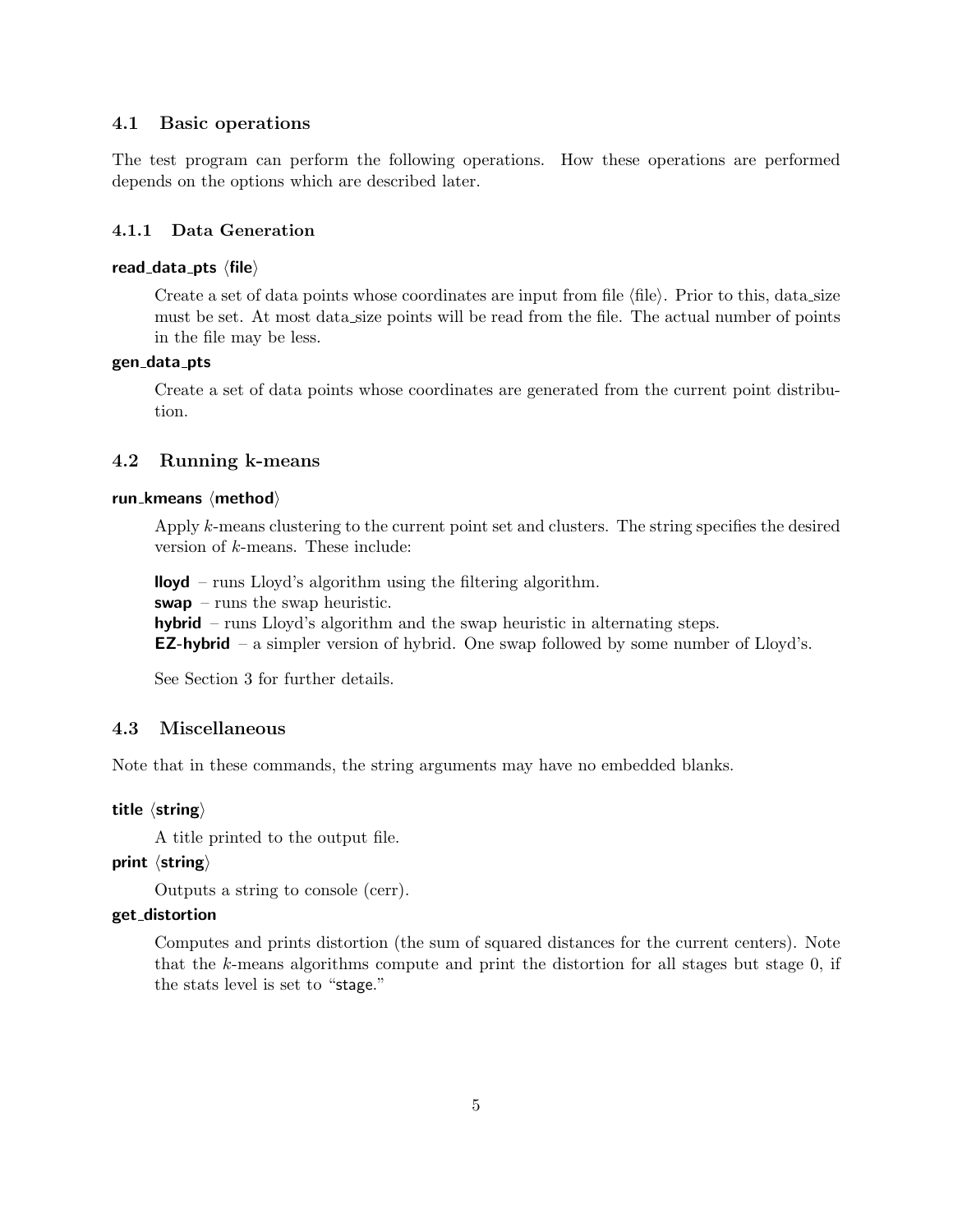## **4.4 Options**

How the above operations are performed depends on a set of options. If an option is not specified, a default value is used. An option retains its value until it is set again. String inputs are not enclosed in quotes, and must contain no embedded white space.

#### **4.4.1 Options affecting nearest neighbor search**

#### **split\_rule**  $\langle$ **type** $\rangle$

Type of splitting rule to use in building the search tree. Choices are:

**kd** – optimized kd-tree **fair** – fair split **midpt** – midpoint split **sl midpt** – sliding midpt split **sl fair** – sliding fair split **suggest** – authors' choice for best

The default is "suggest." See the file kd\_split.cc for more detailed information. (Currently this is ignored!)

## **bucket\_size**  $\langle \text{int} \rangle$

Bucket size, that is, the maximum number of points stored in each leaf node.

## **4.4.2 Options affecting data and query point generation**

## **kcenters**  $\langle \text{int} \rangle$

Number of centers. Default  $= 5$ .

## **dim**  $\langle \text{int} \rangle$

Dimension of the space.

#### **seed**  $\langle \text{int} \rangle$

Seed for random number generation.

#### **data\_size**  $\langle \text{int} \rangle$

Number of data points to generate for gen data pts points and the maximum number of data points to be read for read data pts. If this exceeds max data size, then max data size is incremented to match this value. Default  $= 100$ .

#### std\_dev  $\langle$ float $\rangle$

Standard deviation (used in gauss, and clustered distributions). This is the "small" distribution for clus ellipsoids. Default  $= 1$ .

## **std\_dev\_lo**  $\langle$  float $\rangle$ , std\_dev\_hi  $\langle$  float $\rangle$

Low and high standard deviations (used in clus ellipsoids). Default  $= 1$ .

### **corr\_coef**  $\langle$ **float** $\rangle$

Correlation coefficient (used in co-gauss and co-lapace distributions). Default  $= 0.05$ .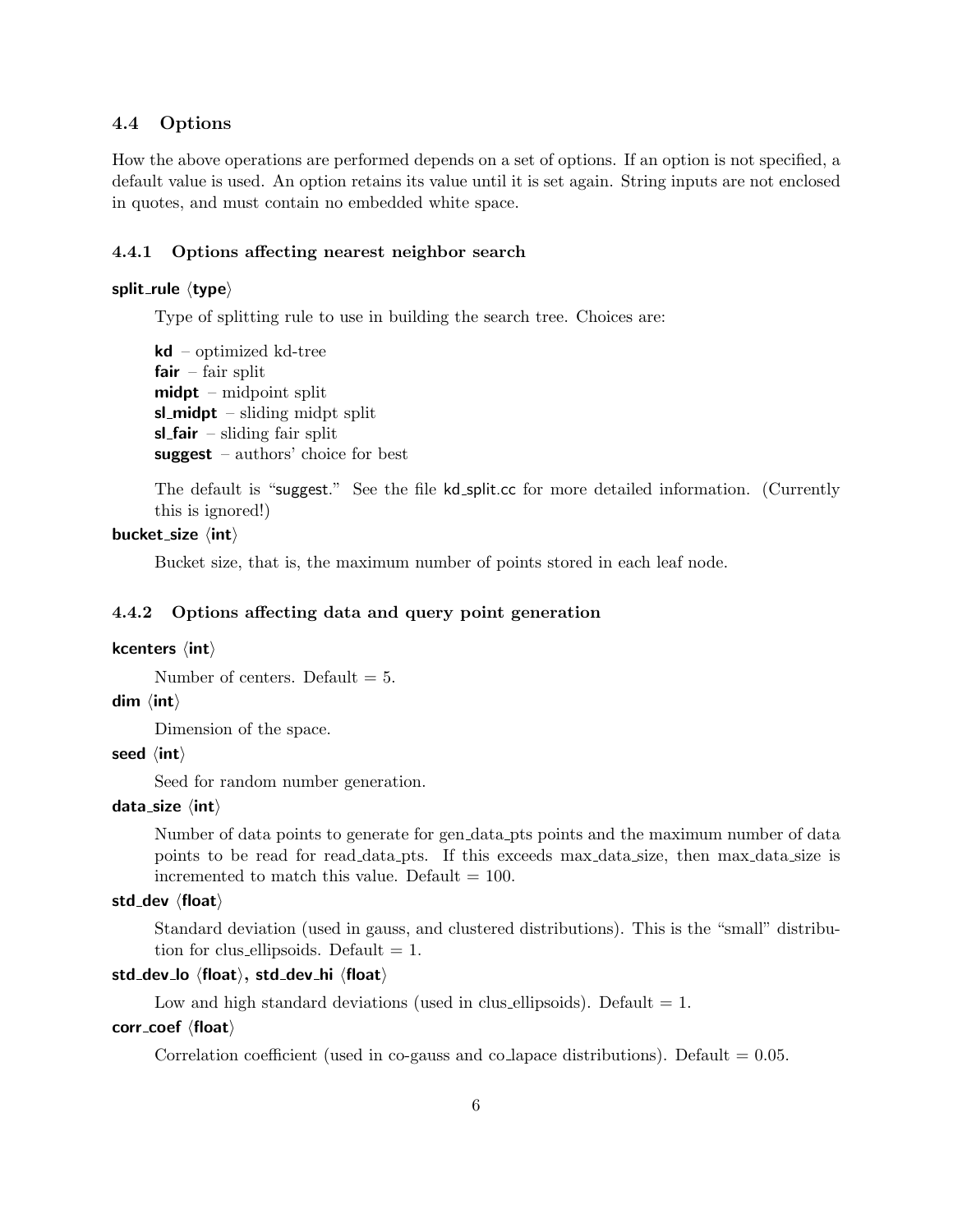### **colors**  $\langle \text{int} \rangle$

Number of color classes (clusters) (used in the clustered distributions). Def. = 5.

## **new clust**

Once generated, cluster centers are not normally regenerated. This is so that both centers and data points can be generated using the same set of clusters. This option forces new cluster centers to be generated with the next generation of either data or center points.

#### **max\_clus\_dim**  $\langle \text{int} \rangle$

Maximum dimension of clusters (used in clus orth flats and clus ellipsoids). Default  $= 1$ .

## **distribution**  $\langle$ **string** $\rangle$

Type of input distribution

```
uniform – uniform over cube [-1, 1]^d.
gauss – Gaussian with mean 0
laplace – Laplacian, mean 0 and var 1
co gauss – correlated Gaussian
co laplace – correlated Laplacian
clus gauss – clustered Gaussian
clus orth flats – clusters of orth flats
clus ellipsoids – clusters of ellipsoids
multi clus – multi-sized clusters
```
See the file rand.cc for further information.

## **replacement**  $\langle$ **string** $\rangle$

Sampling option for sample centers.

**on** – sample with replacement

**off** – sample without replacement

### **4.4.3 Options affection general program behavior**

#### stats  $\langle$ string $\rangle$

Level of statistics output

 $\textbf{silent} = \text{no output},$ **exec\_time**  $+=$  execution time only **summary**  $+=$  summary of complete k-means **stage**  $+=$  summary of each stage **trace**  $+=$  show everything as it happens.

## **print\_points**  $\langle$ **string** $\rangle$

Print the points after reading or generating them. The argument is either "yes" or "no". Default  $=$  "no".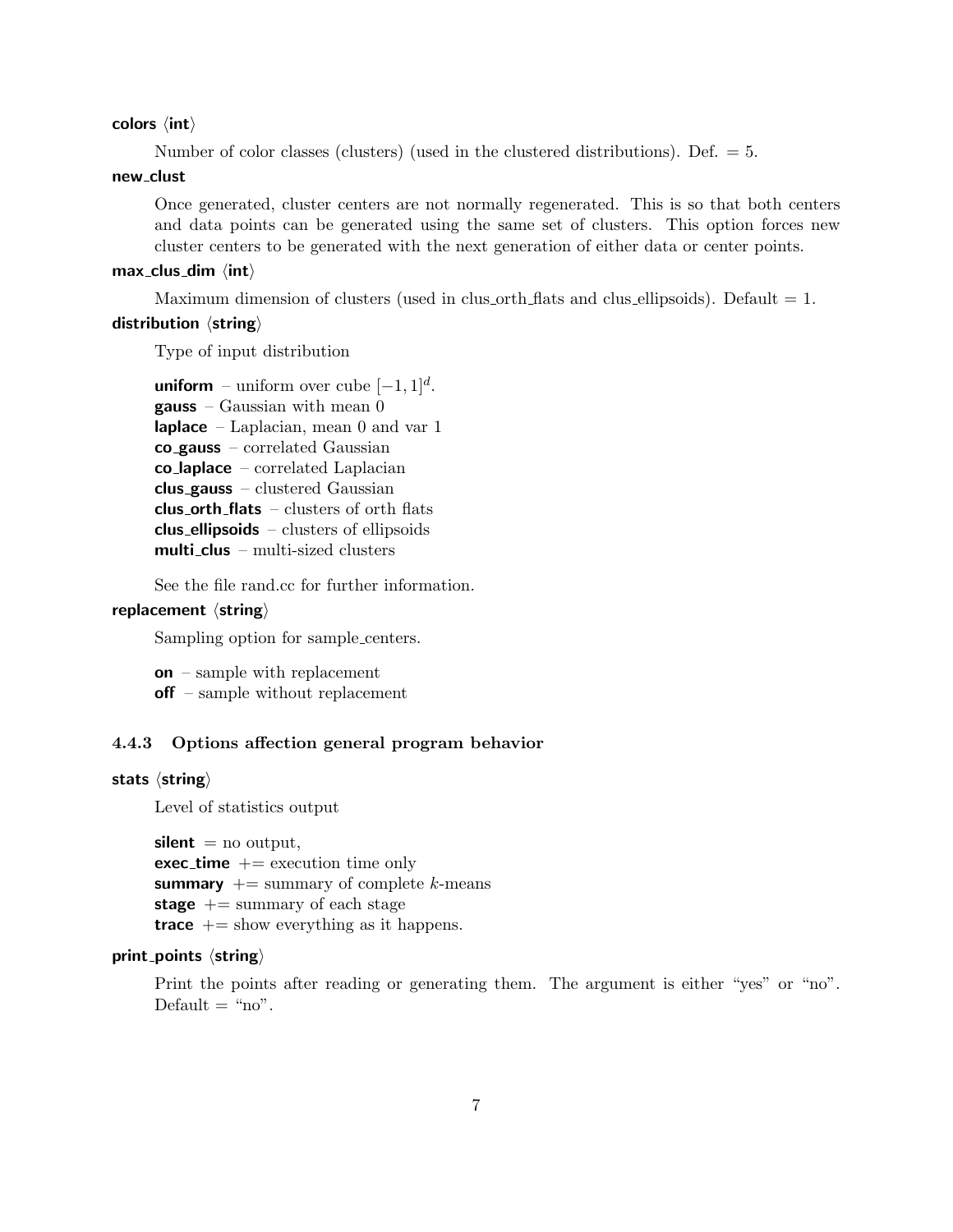#### **show\_assignments**  $\langle$ **string** $\rangle$

After running the clustering algorithm, print the indices of the center point to which each data point has been assigned along with its distance to this center. The argument is either "yes" or "no". Default  $=$  "no".

#### **dump**  $\langle$ **file** $\rangle$

Dump summary to *ifilei*. (for analysis by some other program).

#### **validate**  $\langle$ **string** $\rangle$

Validate experiment and compute average error. Since validation causes exact nearest neighbors to be computed by the brute force method, this can take a long time. Valid arguments are:

**yes** (Not implemented!) turn validation on **no** turn validation off

#### **4.4.4 Options affecting termination**

The way of controlling the program's termination is to specify the maximum number of stages. (In theory, a better way would be to determine when the algorithm has converged, but this seems to be a very complex task to me.) Each time the algorithm moves the center points and recomputes the distortion constitutes a stage. The maximum number of stages is based on the number of data points n (data size) and the number of centers k (kcenters) and four coefficients,  $(a, b, c, d)$ , using the following formula:

MaxTotalStages =  $a + (b \cdot k + c \cdot n)^d$ 

If the final result is 0, then the algorithm runs without terminating.

## **max\_tot\_stage**  $\langle 4 \times \text{float} \rangle$

Maximum total stages for given as parameters. Default:  $(0, 0, 0, 0)$ .

#### **4.4.5 Options used in Lloyd's Algorithm and Hybrid Algorithms**

#### **damp\_factor**  $\langle$ **float** $\rangle$

A dampening factor in the interval (0,1]. The value 1 is the standard Lloyd's algorithm. Otherwise, each point is only moved by this fraction of the way from its current location to the centroid. Default: 1

#### **min\_accum\_rdl**  $\langle$ **float** $\rangle$

This is used in Lloyd's algorithm algorithm which perform multiple swaps. When performing p swaps, we actually may perform fewer than p. We stop performing swaps, whenever the total distortion (from the start of the run) has decreased by at least this amount. Default: 0.10

#### **max\_run\_stage**  $\langle \text{int} \rangle$

This is used in Lloyd's algorithm. A run terminates after this many stages. Default: 100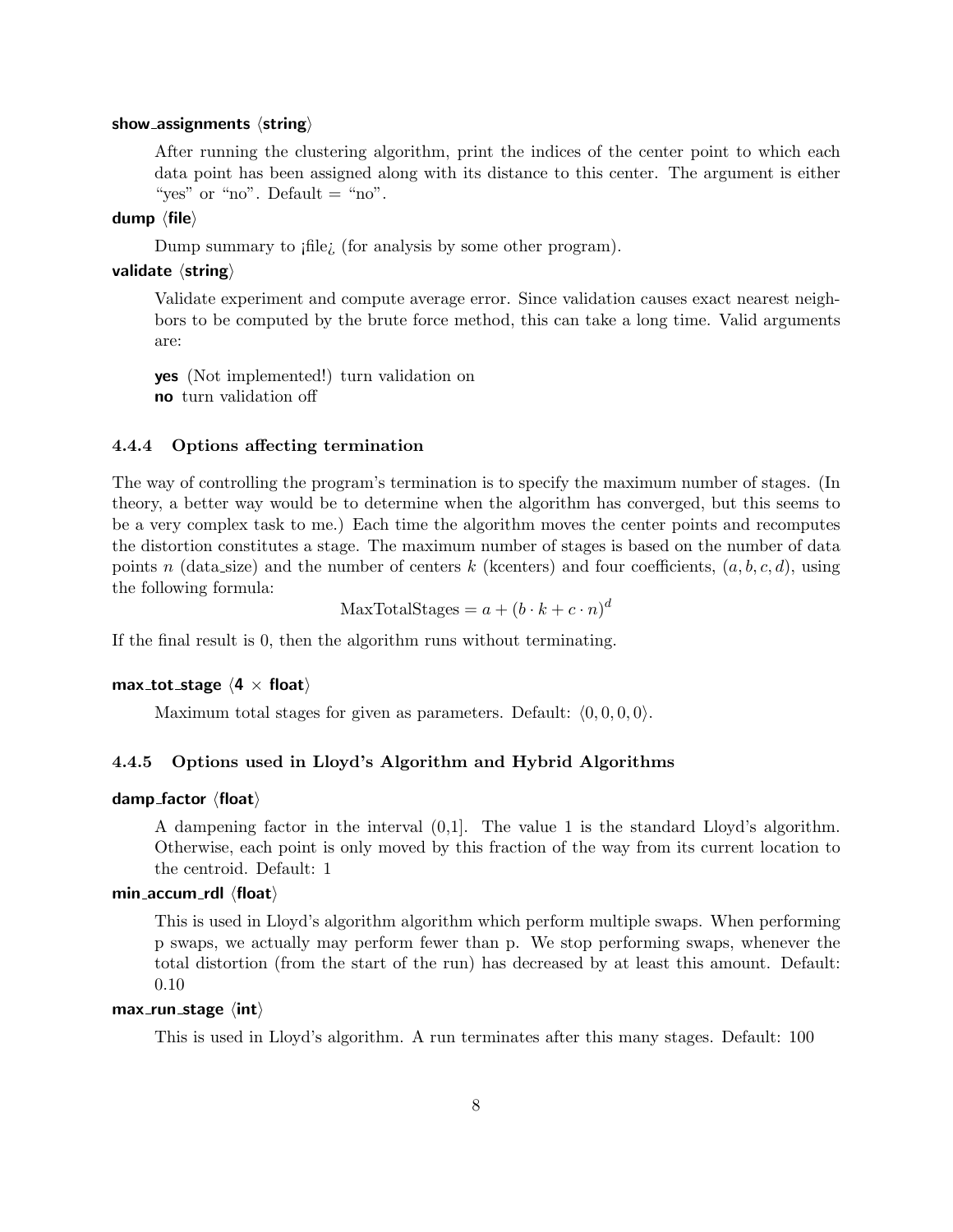## **4.4.6 Options specific to the Swap algorithm**

#### **max\_swaps**  $\langle \text{int} \rangle$

Maximum swaps at any given stage. Default: 1

#### **4.4.7 Options specific to the hybrid algorithms**

## **min\_consec\_rdl**  $\langle$  float $\rangle$

This is used in the hybrid algorithms. If the RDL of two consecutive runs is less than this value Lloyd's algorithm is deemed to have converged, and the run ends.

## **4.4.8 Options specific to the (complex) hybrid algorithm**

#### **init\_prob\_accept**  $\langle$ **float** $\rangle$

The initial probability of accepting a solution that does not improve the distortion.

## **temp\_run\_length**  $\langle \text{int} \rangle$

The number of stages before changing the temperature.

## **temp\_reduc\_factor**  $\langle$ **float** $\rangle$

The factor by which temperature is reduced at the end of a temperature run.

## **4.5 Example**

Option directives (such as "dim," "data size," "seed") that merely set option values are indented. Operation directives ("gen data pts," "run kmeans") are not indented.

| title Experiment_1A                                       | # experiment title                  |
|-----------------------------------------------------------|-------------------------------------|
| stats summary                                             | # print summary information         |
| print_assignments yes                                     | # print final cluster assignments   |
| dim 2                                                     | # dimension 2                       |
| data_size 5000                                            | # 5000 data points                  |
| colors 30                                                 | # broken into 30 clusters           |
| std_dev 0.025                                             | # each with std deviation 0.025     |
| distribution clus_gauss                                   | # clustered gaussian distribution   |
| seed 1                                                    | # random number seed                |
| gen_data_pts                                              | # generate the data points          |
| kcenters 20                                               | # place k=20 center points          |
| distribution uniform                                      | # uniformly distributed             |
| seed 2                                                    |                                     |
| gen_centers                                               | # generate initial center points    |
| $lloyd_max_to t\_stage 20 0 0 0$<br>print Running-lloyd's | # terminate Lloyd's after 20 stages |
| run_kmeans lloyd                                          | # run using Lloyd's algorithm       |
|                                                           |                                     |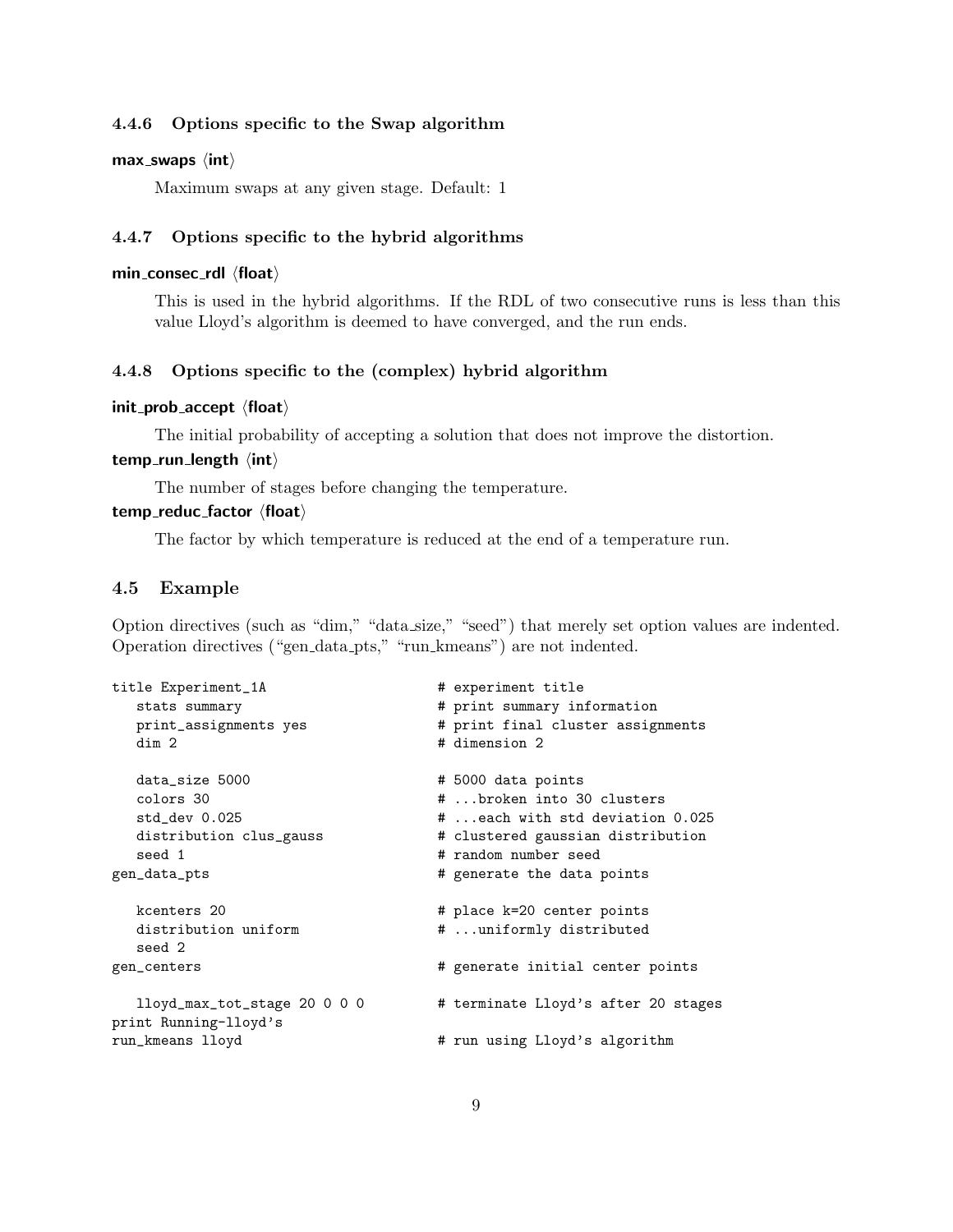```
seed 2 # use same seed
gen_centers \qquad # regenerate same center points
  max_swaps 3 \qquad # at most 3 swaps
  swap_max\_tot\_stage 0 3 0 2 # at most 3*k^2 = 1200 stages
  swap_max_run_stage 50 0 0 0 0 # at most 50 stages per run
  swap_min_run_gain 0.02 # stop run if distortion drops 2%
print Running-swap
run_kmeans swap \qquad \qquad \qquad \qquad \qquad \text{# run using swap heuristic}
```
## **5 Sample Program**

Although KMlocal is not a library, it is possible to invoke the various algorithm directly from program. The algorithm is designed around a collection of  $C++$  objects. The include the following:

**KMdata: (KMdata.h)** This object stores the data points. The constructor is given the dimension and the number of points to allocate. If P is an object of this type, then  $P[i][d]$  refers to the dth coordinate of the ith point.

One the key elements to the efficiency of the algorithms presented is the use of the filtering algorithm for computing the nearest cluster center for each data point. This requires the construction of a data structure called a kc-tree. This tree is constructed by the method P.buildKcTree(), which should be done prior to running any of the clustering algorithms.

**KMfilterCenters: (KMfilterCenters.h)** This object stores the center points (in a manner that makes the use of the filtering algorithm possible). The constructor is passed two arguments, the desired number of center points  $k$ , and the associated data points.

On completion of the execution of the clustering algorithm, the centers are stored in this structure. It supports a method print(), which prints the centers to the standard output, and method getDist(), which returns the total distortion.

**KMlocal: (KMlocal.h)** There are currently four different clustering algorithms supported. They are all designed around a common local search template, called KMlocal. This is a generic template, and so cannot be invoked directly. The following derived objects can be invoked:

**KMlocalLloyds:** Repeated Lloyd's algorithm.

**KMlocalSwap:** The swap heuristic.

- **KMlocalEZ Hybrid:** A simple hybrid, which simply alternates Lloyd's algorithm and the swap algorithm.
- **KMlocalHybrid:** A more complex hybrid algorithm, which involves simulated annealing.

These algorithms are described in Section 3, above.

The constructor to each algorithm is passed two things, the KMfilterCenter structure for the center points and the KMterm structure (described below), which specifies the termination conditions. It supports the method execute(), which initializes the center points to random positions, executes the clustering algorithm, and returns with the center structure modified to hold the final centers.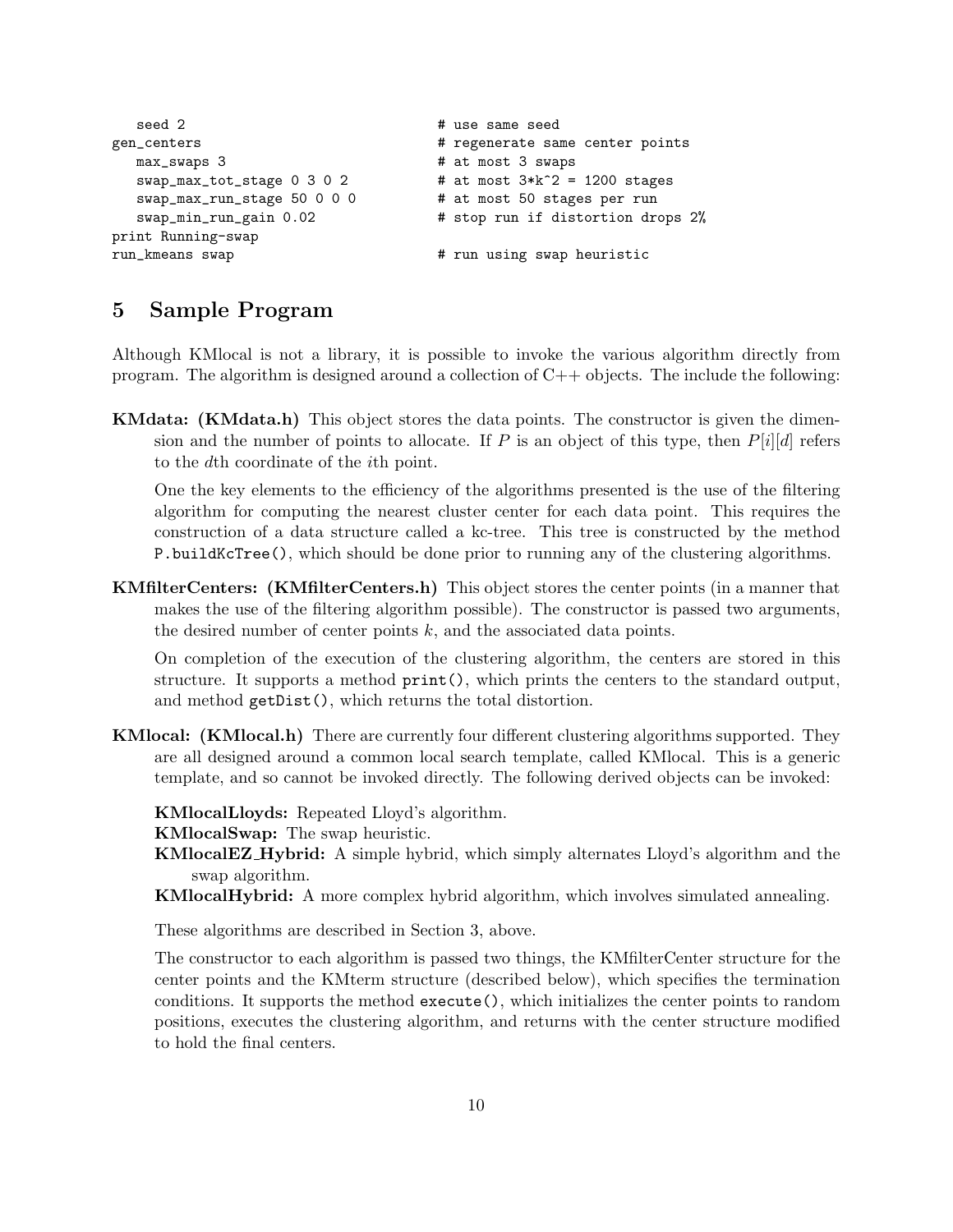**KMterm: (KMterm.h)** Each of the local search algorithms consists of some number of incremental movements of the center points, called *stages*. Stages are grouped into longer organizational units called *runs*, and runs are grouped into longer units called *phases*. The meaning of the transition from runs to phases depends on the individual algorithm. Intuitively, a run involves a search for a better solution, through some local search operations. If this search results in a better solution, the run is said to be successful. A phase consists of a series of consecutive successful runs. When a run is unsuccessful, the phase ends.

The definition of when a run and a phase is complete depends on a number of parameters. These parameters are stored in the KMterm object. See the files KMterm.h and KMlocal.h for more detailed explanation of their exact meaning.

One important parameter in the termination condition is the maximum total stages. All the current algorithms simply execute until reaching this number of stages. It is defined by a set of four parameters  $(a, b, c, d)$ . This was described earlier in Section 4.4.4. These are the first four parameters in the constructor for KMterm.

A minimal sample program is given below. It generates a set of random data points (*dataPoints*). This is done using a function *kmUniformPts*, which generates a set of uniformly distributed points in the cube  $[-1, 1]^d$ , where d is the dimension. It then constructs a kc-tree for these points. Next, it generates a center point structure (*ctrs*). It declares a local search algorithm (*kmAlg*) with which to perform the clustering. In this case it is the repeated Lloyd's algorithm, but the commented code indicates the possible choices for the other clustering algorithms. It creates KMterm object, which (in addition to a number of cryptic options) requests that the algorithm be run for 100 stages (given by the first four parameters being  $(100, 0, 0, 0)$ ). It executes this algorithm, and prints the resulting distortion and center points. (This file can be found in  $src/kmliminma1.cpp$ . A more complete sample program can be found in src/kmlsample.cpp.)

```
#include <cstdlib> // C standard includes
#include <iostream> // C++ I/O
#include <string> // C++ strings
#include "KMlocal.h" // k-means algorithms
using namespace std; \frac{1}{2} make std:: available
// execution parameters (see KMterm.h and KMlocal.h)
KMterm term(100, 0, 0, 0, 0, // run for 100 stages
          0.10, 0.10, 3, \frac{1}{\sqrt{2}} other typical parameter values
          0.50, 10, 0.95);
int main()
{
   int k = 4; \frac{1}{2} // number of centers
   int dim = 2; // dimension
   int mPts = 20; // number of data points
   KMdata dataPts(dim, nPts); \frac{1}{2} // allocate data storage
   kmUniformPts(dataPts.getPts(), nPts, dim); // generate random points
   dataPts.buildKcTree(); \frac{1}{2} build filtering structure
```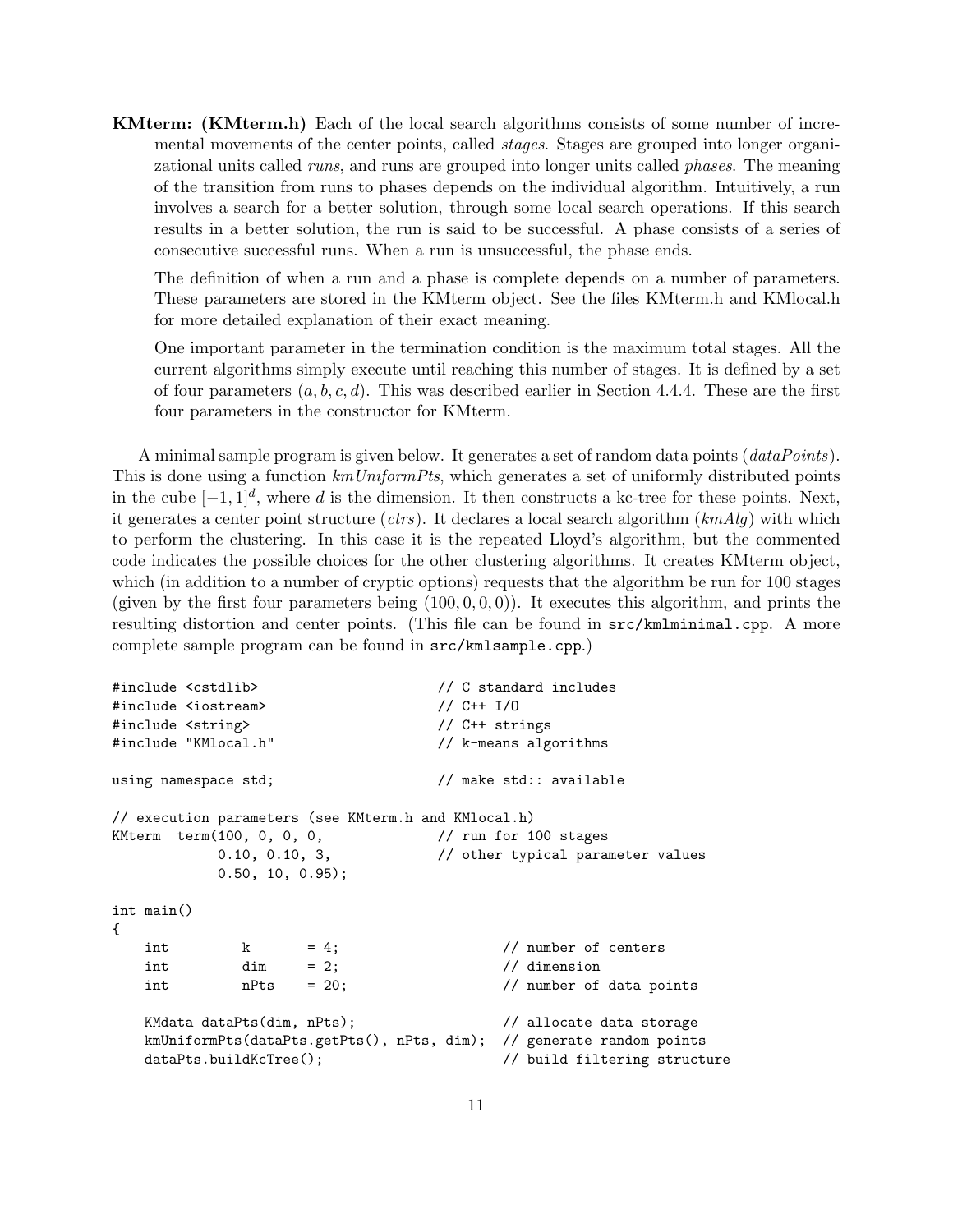```
KMfilterCenters ctrs(k, dataPts); // allocate centers
                                      // run the algorithm
KMlocalLloyds kmAlg(ctrs, term); // repeated Lloyd's
// KMlocalSwap kmAlg(ctrs, term); // Swap heuristic
// KMlocalEZ_Hybrid kmAlg(ctrs, term); // EZ-Hybrid heuristic
// KMlocalHybrid kmAlg(ctrs, term); // Hybrid heuristic
ctrs = kmAlg.execute(); // execute
                                      // print number of stages
cout << "Number of stages: " << kmAlg.getTotalStages() << "\n";
                                      // print average distortion
cout << "Average distortion: " << ctrs.getDist(false)/nPts << "\n";
ctrs.print(); // print final centers
return EXIT_SUCCESS;
```
}

The output of the minimal sample program when run on a Sun 5 running Solaris 5.8 is shown below.

```
Number of stages: 100
Average distortion: 0.0806688
      0 [ 0.538642 -0.747656 ] dist = 0.143903
      1 [ 0.058456 -0.350953 ] dist = 0.0607307
      2 [ 0.333405 0.368641 ] dist = 0.958262
      3 [ -0.677253 -0.534964 ] dist = 0.450481
```
The data used as input to this minimal program is generated randomly, and so the final result depend on your system's random number generator. Different systems will likely produce different results. For example, the same program when compiled on a PC under Microsoft Visual Studio.NET, produced the following very different output.

```
Number of stages: 100
Average distortion: 0.137674
       0 [ 0.767327 0.301355 ] dist = 0.999582
       1 [ -0.790716 0.392132 ] dist = 0.534576
       2 [ -0.215044 -0.942462 ] dist = 0.369202
       3 [ -0.200438 0.495125 ] dist = 0.850113
```
## **6 How Do I Get Started Quickly?**

If you have some data that you wish to cluster, I would suggest starting with the program src/kmlsample.cpp and modifying it for your purposes. The parameters that you will have to change are the desired number of clusters  $(k)$ , the dimension  $(\dim)$ , the maximum number of points (maxPts). You should set the number of iteration stages (stages) to a value that you feel is large enough to guarantee good convergence. A value on the order of 100–500 should be sufficient for most instances. Larger values may be needed for higher dimensional or hard to cluster data sets. You will also need to modify the section of the program that inputs the points.

This program tries all four of the various clustering algorithm. You should see which produces the smallest distortion for your data. Based on our experience, the algorithm that has the best